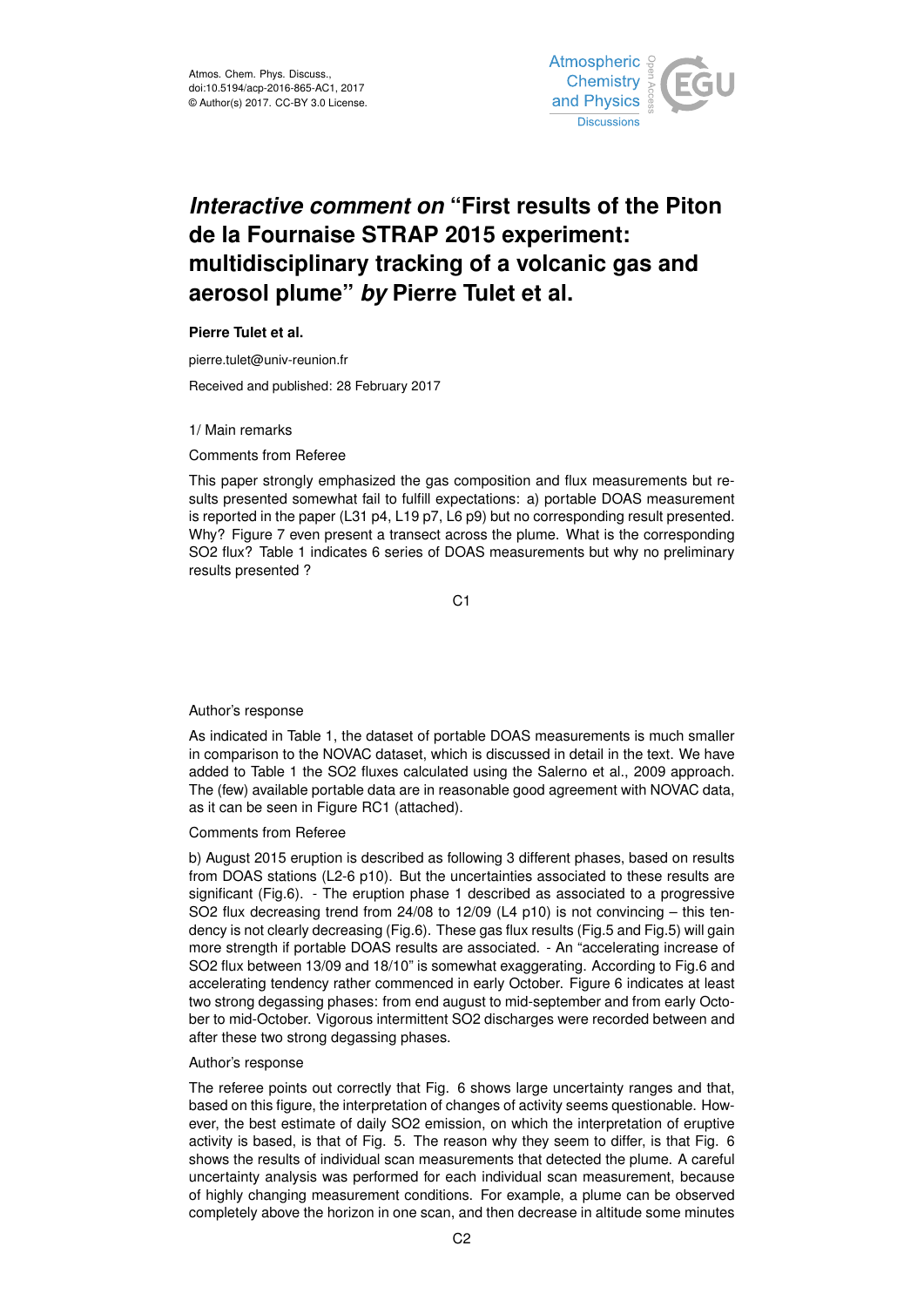later affecting the accuracy of the flux measurement. Presenting all scans with their uncertainty makes look the plot dominated by those measurements with large uncertainty (notice that a single day may have up to  $iA<sub>i</sub>50$  scans), but we think the plot actually shows that the uncertainty varies among measurements and that some may indeed be quite large, presenting a challenge for interpretation. To compute a reasonable estimate of the daily mean value and its standard error (shown in Fig. 5), all valid scan measurements within a day are combined, weighting them according to their individual uncertainties, as explained succinctly in the caption of Fig. 6. By these approach, not only the mean value is more representative of the daily emission, but also the standard error accounts for the fact that the larger the number of validated measurements, the more representative the statistic. In any case, we have remake Fig. 6 changing scale and using scatter points instead of columns, for better readability. Time evolution of SO2 fluxes and their correlation with changes in magma bulk composition, lava flux, and other geophysical parameters during the August 2015 eruption has been discussed in detail in Coppola et al., 2017 (EPSL); eruptive phases have been defined using this multidisciplinary approach; their description has been partly modified in this manuscript.

#### Comments from Referee

c) MultiGAS measurements is outline several time in the paper (L32 p8, L33 p10, L1 p11, L6 p11, L13 p11, L31 p17,. . .) and table indicates a total of around 8h of recording from May to October 2015. But curiously only 2 ratios are provided : H2O/CO2 = 50- 240 (L12 p11) and CO2/SO2 <0.6 (L13 p 11).

## Author's response

Reported values correspond to the measured ranges, not to two values. Text has been modified accordingly, and mean compositional data for the 2 distinct eruptive phases are now provided.

Comments from Referee

C3

- It is well known that H2O and even CO2 are not easily measured in the plume. What is the error of this ratios ? A figure of the plots should be very informative. - Figure 7 gives concentration results which are not exploitable. The behaviour of H2O, CO2 and SO2 are totally different which may suggest no common source, that is surprising given that some of the measurement are performed close to the vent.

# Author's response

Fig. 7 has been modified; in the original version, we wanted to emphasize the measurements of concentrations in situ by helicopter flight, which are informative for the meteorological community. We have now shown a typical ground based measurement performed closed to the vent, showing the occurrence of both correlated and uncorrelated peaks. Correlated peaks are indicative of a common source (volcanic degassing), while H2O-CO2 peaks (with no corresponding SO2 peak) imply contributions from ambient air (H2O) and/or low-t degassing features (CO2). The error in derived H2O/CO2 ratios is <20% in dense plume conditions, while it can increase up to 50% in dilute plumes, where the volcanic signal becomes limited compared to ambient air levels.

### Comments from Referee

- Should we understand that H2O/CO2 and CO2/SO2 ratios are unchanged over the eruptive period ? That would be very surprising given the dynamic of the eruptive activity. Authors should add more results of multiGAS measurements and check the ratio changes which might describe better the eruption dynamic than the SO2 flux from the stationary DOAS.

### Author's response

As a general comment, we want to stress that the detailed volcanological interpretation of the full dataset is not the main target of this paper; several other papers (e.g. Coppola et al., 2017) are under preparation, and they permit a complete analysis of each part of the dataset. In this paper, multiGAS data are only presented to give a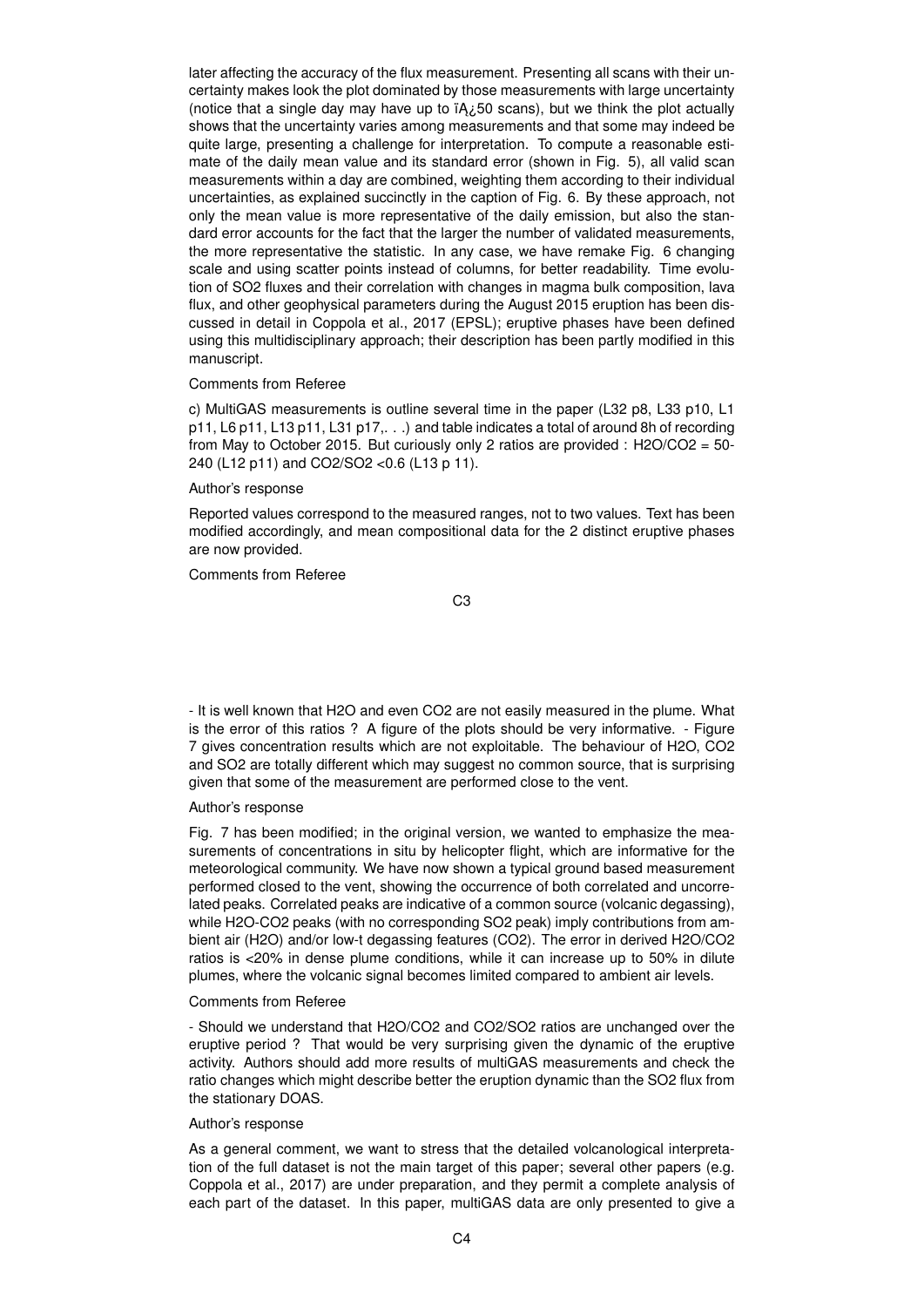general idea of the plume composition near the vent and of the bulk fluxes; these parameters are fundamental to model plume ascent and dispersion; detailed discussion of the multiGAS dataset is the topic of a distinct paper (currently under preparation) which integrates a broader geochemical dataset.

#### Comments from Referee

- L32 p 4 indicates H2S was also measured. But curiously no result mentioned this gas. Is this suggest no H2S in the system ? That would be very surprising.

#### Author's response

H2S makes an irrelevant fraction of the S budget in the high-T vent emissions studied here, and was essentially below detection.

# 2/ Minor remarks

Comments from Referee - L25 p4: accumulation chamber for CO2 soil flux. Is this instrument deployed ? Not referring to in the rest of the paper. Add reference if developed elsewhere. Author's response As indicated in the text, CO2 fluxes are part of the measurements routinely performed by the OVPF observatory and they are part of the rich dataset acquired during each eruption of Piton de la Fournaise. Their presentation is not relevant here, as in this paper we focus on gas plume emission and dispersion.

Comments from Referee

- L21 p6, delete 2 after August.

Author's response

Thanks, it has been done.

Comments from Referee

- L21 p6, the date format is e.g., 2 August 2015 whilst L22 p6 the format is e.g., August 24, 2015. Harmonize date format throughout the paper.

C5

Author's response

Thanks, it has been done.

Comments from Referee

L21 p6, to the south-southeast ?. . ..to the north ? L22 p6, to the west-southwest? What are these direction referred to ?

Author's response

The previous sentence specified that directions are referred to the Bory crater, we think it is obvious as it is presented.

Comments from Referee

- L31-32 the output budget ? Not calculated in the paper, why? Do add reference if done elsewhere.

Author's response

Budget have been computed. We added new sentences in the new version to discuss these results.

#### Author's changes in manuscript

In section 3.3Âă: ÂńÂăWater is recalculated from hygrometric measurements. Subtraction of the atmospheric background permits the quantification of the elemental molar ratios (e.g. H2O/SO2, CO2/SO2 molar ratios) in the volcanic emissions. Correlation of these ratios with the SO2 fluxes (4.8+/-1.1 kt in May and 33.8+/-7.4 kt in August; Coppola et al., (2017)) measured by DOAS permit here a first estimation of the syn-eruptive fluxes of H2O and CO2 released by the eruptive vent(s). $\hat{A}\hat{a}\hat{A}\hat{z}$  In section 4.2  $\hat{A}\hat{n}\hat{A}\hat{a}$ The combination of DOAS and MultiGAS permits to estimate that the May eruption emitted a minimum of 258 kt H2O 4.8 kt SO2 and 0.8 kt CO2, while the August-October eruption erupted 2649 kt H2O, 33.8 kt SO2 and 9.3 kt CO2. Âz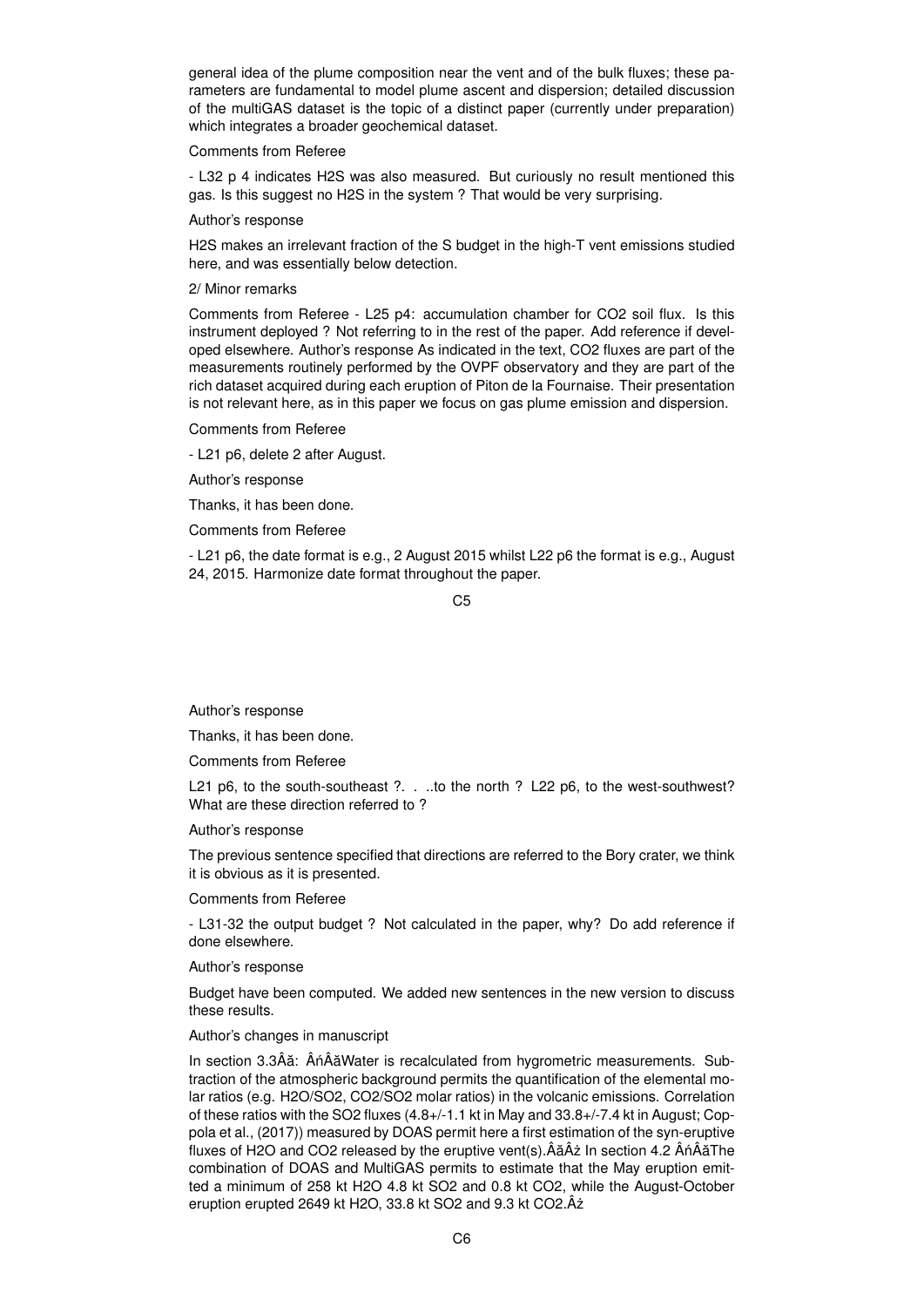Comments from Referee - L12 p9, DOAS sessions are acquired with a high rate – what does it mean by high rate ?

Author's response

Thank you, we have specified the sampling rate of typically 5-10 min.

Comments from Referee

- L25-27 p9, 1870 t/d and 1840 t/d is that same if taking into account the errors. Thus not so sure that highest SO2 emission rate was observed on 20 May – maybe tone down this comparison.

Author's response

On the basis of our analysis, which treats carefully the uncertainty, we found that the mean flux measured on 20 May 2015 was indeed the highest in the record. Fig. 5 shows the respective standard errors for the interested reader.

Comments from Referee

- L31 p9, May SO2 fluxes are not in fig.6, but fig.5 – do modify the sentence.

Author's response

Thank you, the sentence was modified.

Comments from Referee

- L35 p9, add reference to the estimated 24-37 m3/s, or give further details if calculated in this work.

Author's response

The calculation has been performed in this work and the appropriate reference has been included. Reference been added.

C<sub>7</sub>

Please also note the supplement to this comment: http://www.atmos-chem-phys-discuss.net/acp-2016-865/acp-2016-865-AC1 supplement.pdf

Interactive comment on Atmos. Chem. Phys. Discuss., doi:10.5194/acp-2016-865, 2016.